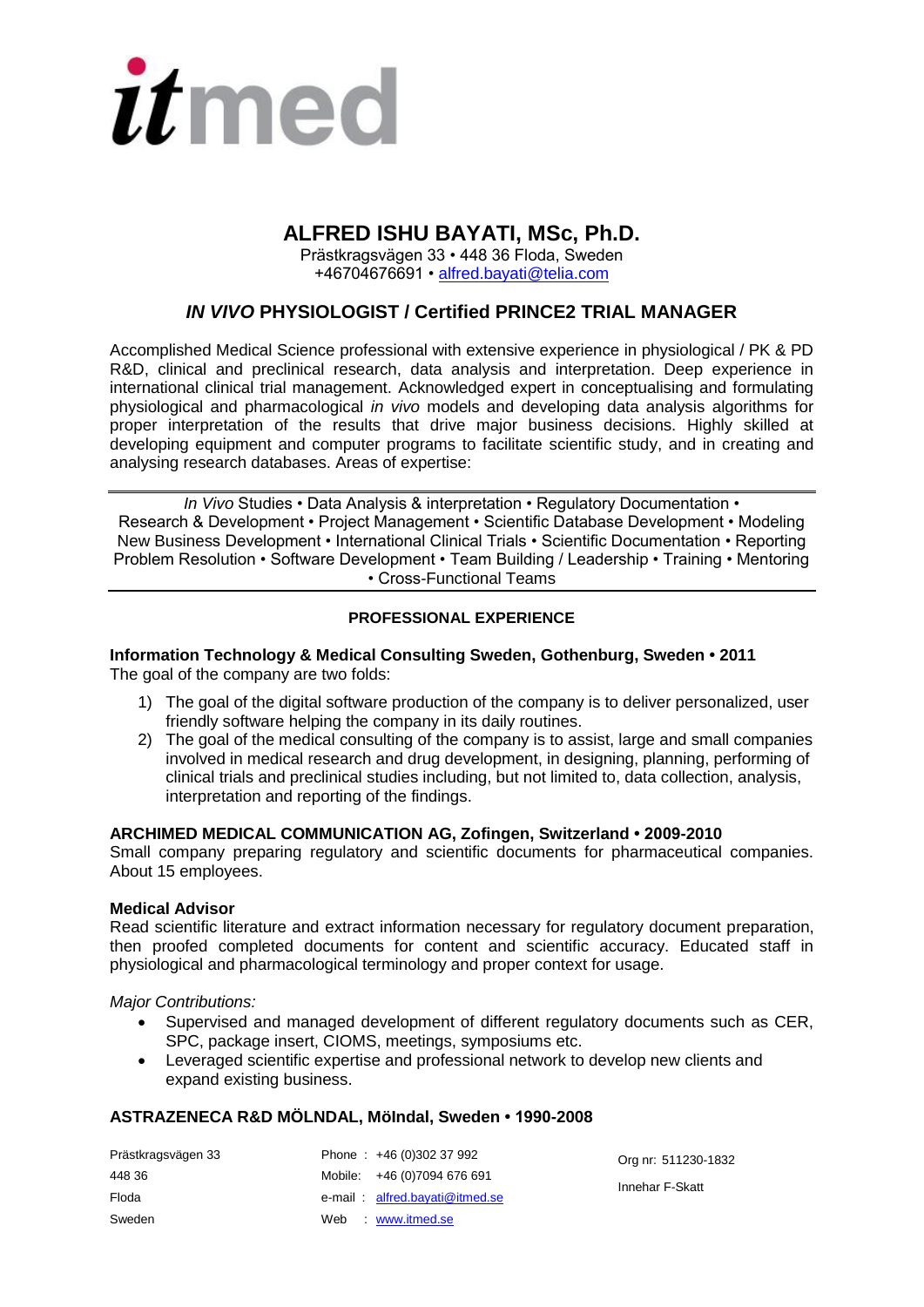# itmec

Large international pharmaceutical company developing cardiovascular, gastrointestinal, immunology, infection and other drugs. More than 50,000 employees worldwide.

## **Principal Scientist, Discovery Medicine (2005-2008)**

Conceptualised and managed development, data analysis and interpretation of an international clinical trial to guide corporate decisions critical to serving the functional gastrointestinal disorder market. Interfaced, in the role of study manager and scientific expert, with study partners around the world, making on-site visits to hospitals conducting studies, analysing data generated in studies, and determining follow-on activities. Led research teams of 15-20 gastroenterologists, nurses, scientists, laboratory personnel and regulatory specialists.

#### *Major Contributions:*

- Developed, managed, analyzed data and interpreted the results of the first large-scale international database clinical trial containing both physiological and clinical data for patients with functional gastrointestinal disorders, enabling verification of associated research.
- Pioneered and managed a working relationship between a pharmaceutical industry research group and university research groups in Sweden, Norway and Canada, integrating different agendas to form a mutually beneficial database.
- Received AstraZeneca Global Scientific & Technical Achievement Award.

# *ASTRAZENECA R&D MÖLNDAL Continued*

#### **Scientific Advisor, Experimental Medicine (2000-2005)**

Assembled and managed a team of scientific professionals to translate a scientific research model for functional gastrointestinal disorders from animals to man. Developed the translation instrument in the lab, collected, analyzed and interpreted data and wrote the computer program needed to control related equipment. Conferred with group members daily to assess progress, discuss roadblocks and agree how to resolve issues and problems. Gathered feedback from patients and nurses, using the information to improve the system.

#### *Major Contributions:*

- Reached the goal of translating a key physiological *in vivo* model from animals to humans, discovering the correct algorithm, developing related techniques for human testing, and enabling the launch of related studies.
- Pioneered development of a distension device used in clinical studies and patented in the United States.

#### **Associate Director of Gastrointestinal Pharmacology, Preclinical R&D (1990-2000)**

Examined old questions in new ways to drive innovative research. Developed physiological and PK/PD integrative *in vivo* R&D models in animals, employing various scientific techniques and developing related databases. Defined new projects and led model development. Screened chemical compounds to understand their pharmacological effects.

#### *Major Contributions:*

 Discovered numerous in vivo models utilised in various tests, including the model translated for human patients in the Experimental Medicine role.

| Prästkragsvägen 33 | Phone: $+46(0)30237992$        | Org nr: 511230-1832 |
|--------------------|--------------------------------|---------------------|
| 448 36             | Mobile: +46 (0)7094 676 691    | Innehar F-Skatt     |
| Floda              | e-mail: alfred.bayati@itmed.se |                     |
| Sweden             | Web www.itmed.se               |                     |